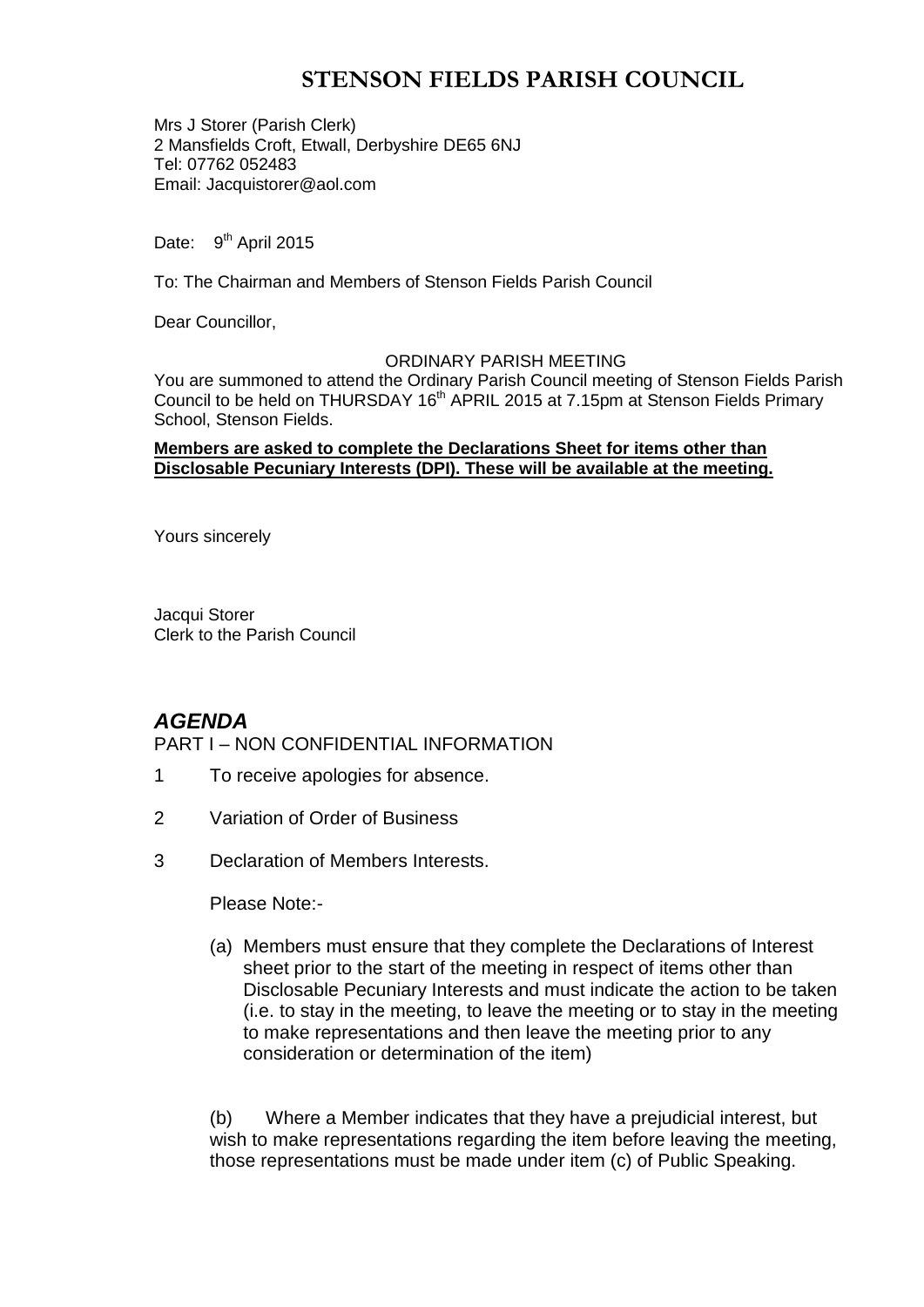The Declarations of Interests for matters other than Disclosable Pecuniary Interests will be read out from the Declaration Sheet – Members will be asked to confirm that the record is correct.

- 4 Public Speaking (a) Ian Hey to discuss Neighbourhood Development Plans (NDP) and the Community Centre
	- (b) A period will be made available for members of the public and Members of the Council to comment on any matter.

(c) If the Police Liaison Officer, a County Council or District Council Member is in attendance they will be given the opportunity to raise any relevant matter.

(d) Members declaring an interest other than a Disclosable Pecuniary Interest who wish to make representations or give evidence under the National Association of Local Councils' (NALC) Code of Conduct shall do so at this stage.

- 5 To approve the Minutes of the Meeting held on  $19<sup>th</sup>$  March 2015 (Copy already circulated)
- 6 To determine which items if any from Part 1 of the Agenda should be taken with the public excluded. If the Council decides to exclude the public it will be necessary to pass a resolution in the following terms: -

**"In view of the confidential nature of item …. to consider a resolution to exclude the press and public from the meeting in accordance with the Public Bodies (Admission to Meetings) Act 1960, s1, in order to discuss the item."** 

- 7 Chairman's Announcements and reports. (a) For the Chairman of the Parish Council to present any reports and/or amendments (b) For the Chairman of the Parish Council to report on matters discussed during the public participation section as appropriate
- 8 Report of the Clerk on: (a) Items from the last meeting
- 9 . Correspondence
	- 1. DALC various circulars
	- 2. PC Collins Email to advise that the police are unable to provide any assistance with the reported parking problems and the speeding matters, due to limited resources.
	- 3. PC Collins Email on 01.04.15, to advise that he is relocating to the Swadlincote Police Station and that there will be no replacement. Mercian 2 & 3 will merge until the closure of Melbourne Station in 2016/17
	- 4. R Davison copy of email sent to bus company regarding change in bus route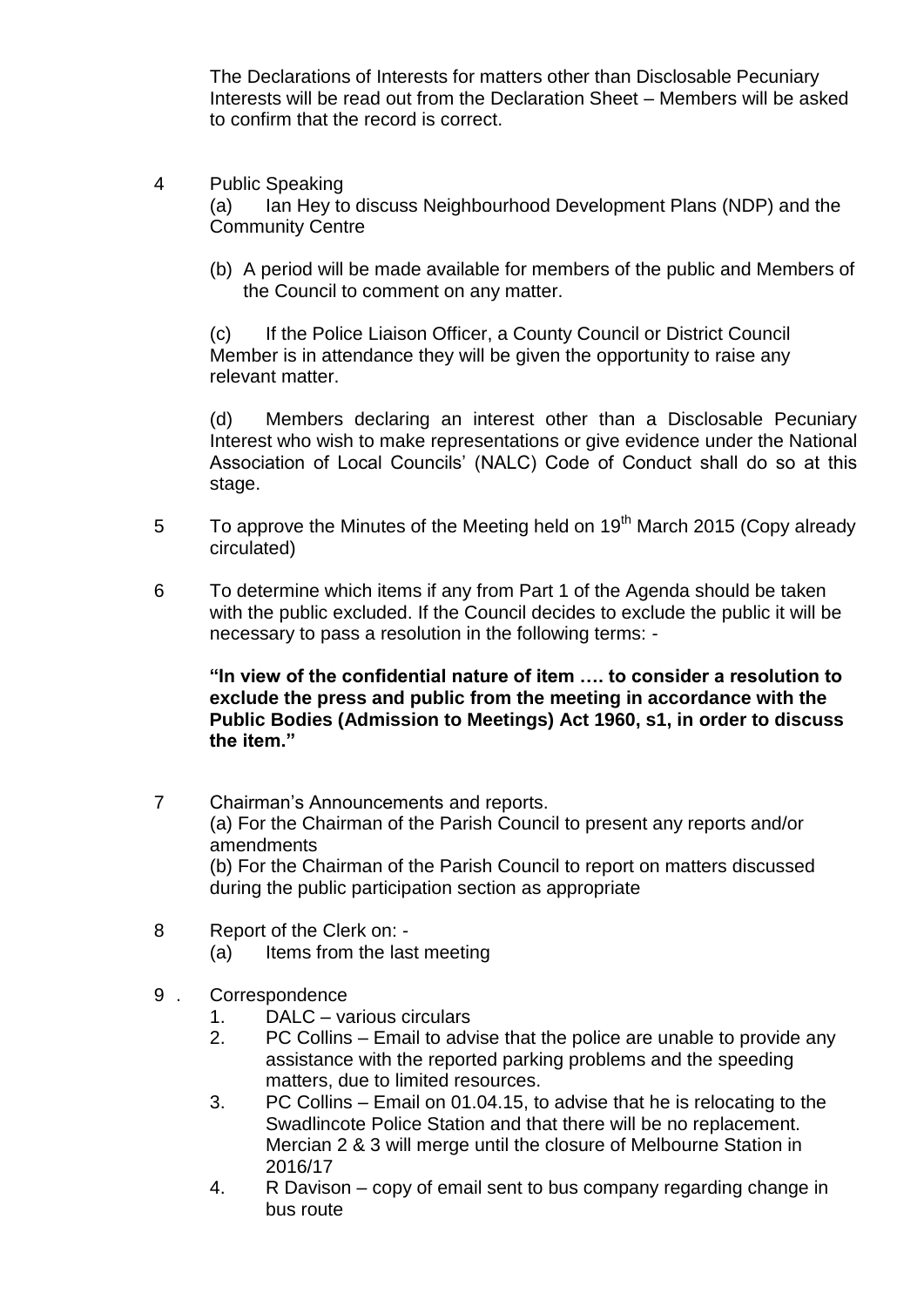- 10. Finance
	- (a) Accounts for Payment
	- (b) To consider any amendments to the Risk Assessment
	- (c) To approve the accounts for the year ending  $31<sup>st</sup>$  March 2015 subject to internal audit and to complete the Audit Return Form.
	- (d) To complete the Audit Return Form
- 11. To consider Planning Applications
- 12. To adopt the H&S policy
- 13. Police Issues/Speed Limits/Road Safety
- 14. Saxon Gate at Newton Village Development, Stenson Road
- 15. Proposed Community Centre
- 16. Lengthsman Scheme
- 17. Recreation Areas report including consideration of the proposal for new play equipment
- 18. Environment
- 19. To receive any update on the proposed Parish Boundary Changes
- 20. To consider the changes made by Arriva Bus Company to the Bus No 37 route
- 21. Consultations

- None at time of producing the agenda

- 22. Items for information only
	- (a) Reports from Meetings attended
	- (b) Notification of Forthcoming meetings

## PART II – CONFIDENTIAL INFORMATION

- 23. To move the following resolution "That in view of the confidential nature of the business about to be transacted (in respect of the personal situation of an employee which could result in legal proceedings) it is advisable in the public interest, that the press and public be temporarily excluded and they are instructed to withdraw."
- 22. Date of next meeting  $-21<sup>st</sup>$  May 2015

N.B: On this date, three meetings will be held in the following order:

1. The Annual Meeting of the Parish @ 7.15pm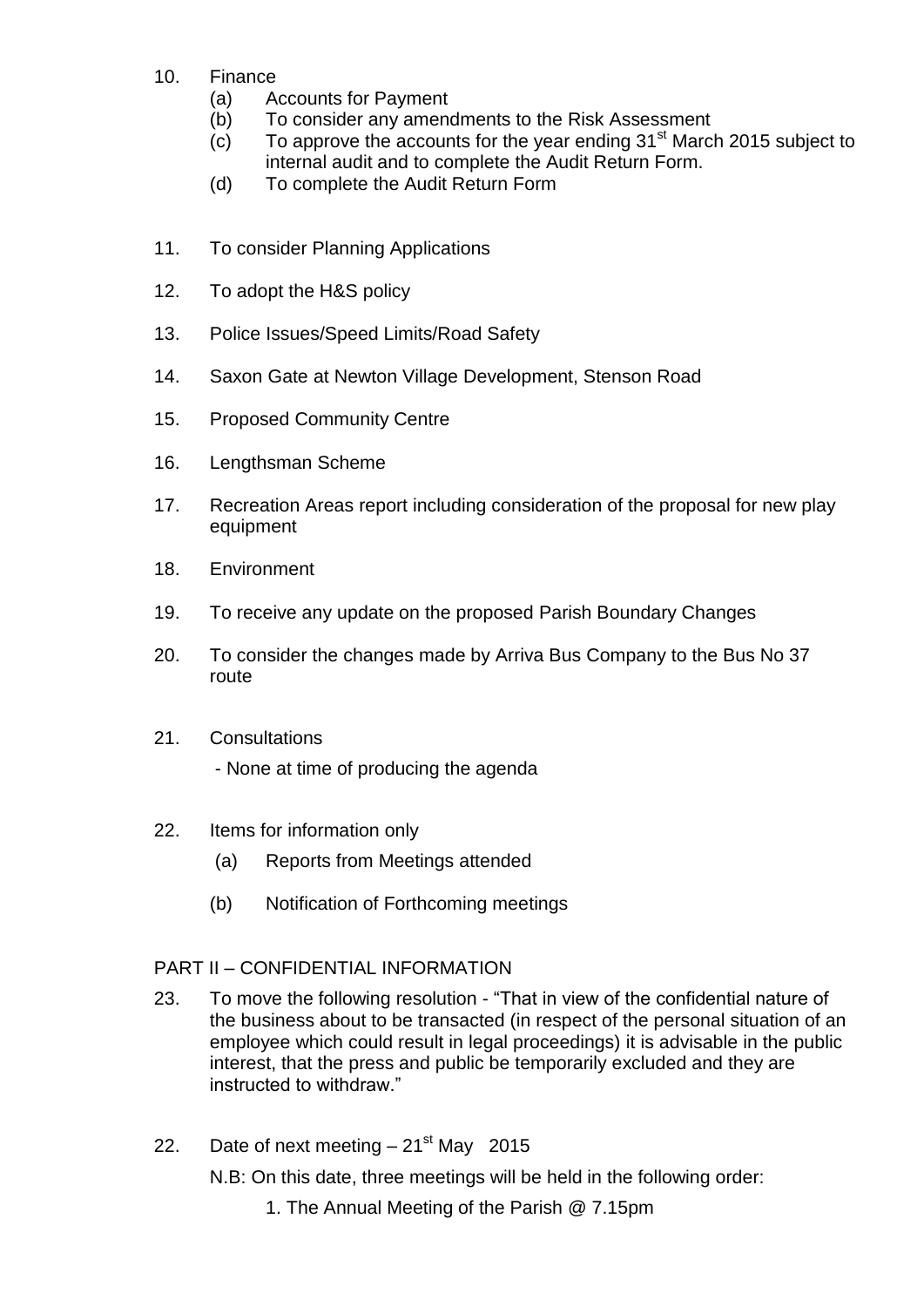- 2. The Annual Meeting of the Parish Council @ 7.30pm
- 3. The Ordinary Meeting of the Parish Council @ 7.45pm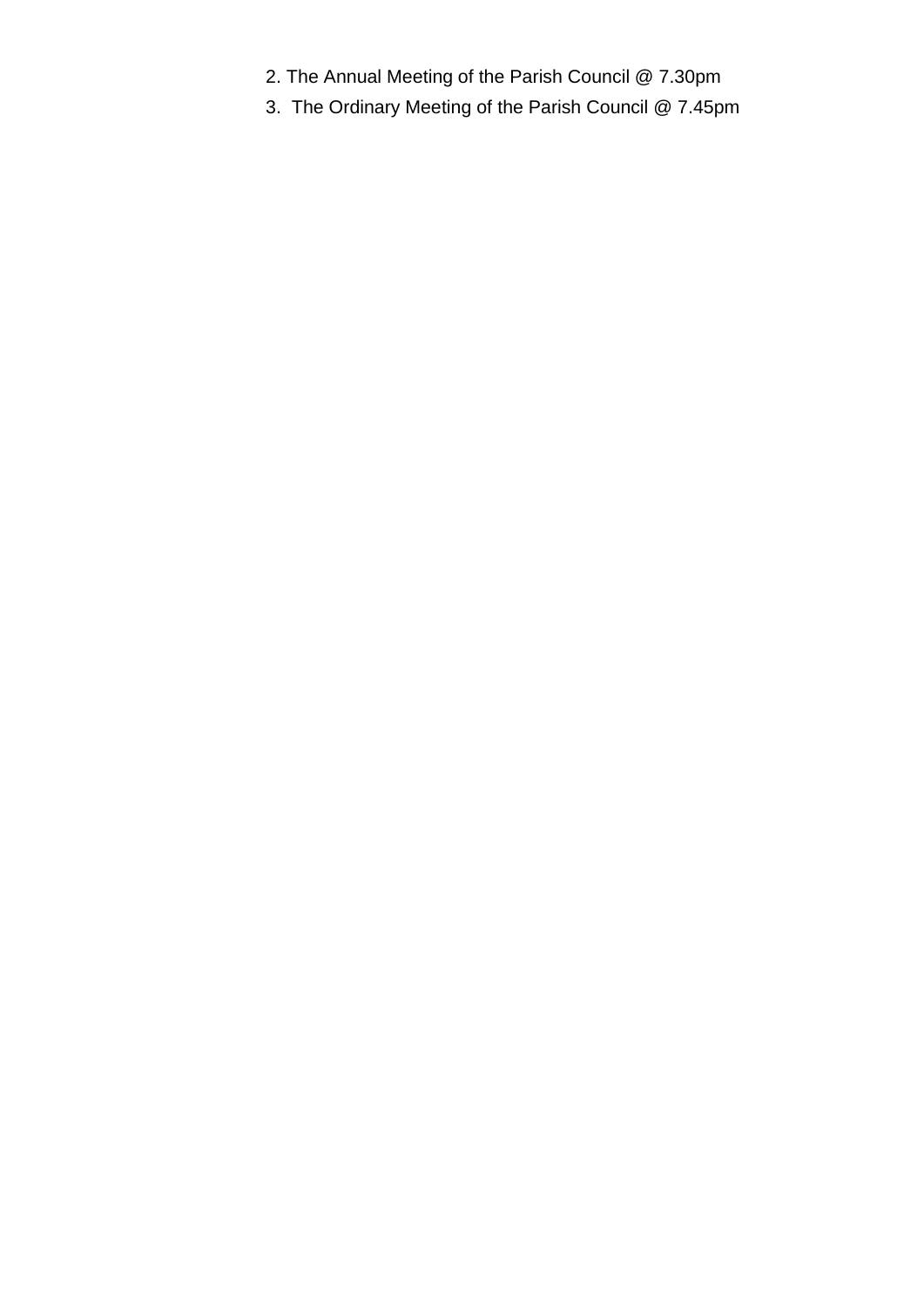## **CLERK's REPORT – April 2015**

## AGENDA No

8. Matters from last meeting

Min 309/15 – Instructions have been given for the construction of the website; a basic website will be available to view by the May meeting.

Min 309/15 f) the police have responded (correspondence item 2) to advise that the issue of speeding is something they are aware of, but limited resources has meant that Stenson Fields areas of speeding are not to be addressed in the immediate future. Police resources in Stenson Fields have been allocated to the drink and drug matters.

Min 309/15 g) The sunken drain cover and cracked road surface has been reported to DCC; repairs are awaited

Min 309/5 h) The problems of parked vehicles near to the Bubble, were reported to the police. The police have responded to advise that due to funding issues, no action is likely to be taken on this matter.

Min 313/15 a) & b) – This matter is covered under a separate agenda item and a verbal report will be provided on the subject of the play equipment maintenance.

Min 316/15 a) The Clean Team sought clarification as to the location of the fly tipping on Arleston Lane; the area is to be cleared.

Min 316/15 b) The revenue budget for the clearing of the debris at the play areas is limited; the matter is on the list for action to be taken.

#### 11. Planning

No applications are for consideration at the time of writing.

#### 17. Update on Play Equipment

The Clerk has been advised that the Awards for All grant funding route is now available for this Parish Council, as it fails to meet the basic criteria; namely that the Parish Council owns the land or has a lease of more than 5 years.

Enquiries have been made with Zoe Sewter on 31.03.15 as to whether SDDC would make the application, but SDDC is not a qualifying body for this grant stream. Zoe Sewter is to make enquires with Howard Essen about the existence of any licences and whether to enter into a short licence period, will provide the Parish Council with a route to access the funding. Enquiries made at this point are in the very early stages; nothing has been agreed and should this be an option, then the finer details will need to be negotiated.

Given that the Parish Council has recently received agreement that SDDC is the owner of the play area and made the decision not to currently fund any of the revenue costs of the play areas, the Clerk made enquiries with other grant providers and contacted Ian Hey (Community Partnership Manager) to enquire if alternative funding sources are available. Enquiries have been made with Sarah Walton (Derbyshire Environment Trust – 01629 539182) about accessing grant monies from Lafarge.

I can confirm that the Parish Council is within the area that Lafarge would look to provide grant funding to and the company apparently, does prefer to provide funding for play equipment, over other projects. The limit also increases from £10,000 to £20,000 so allowing